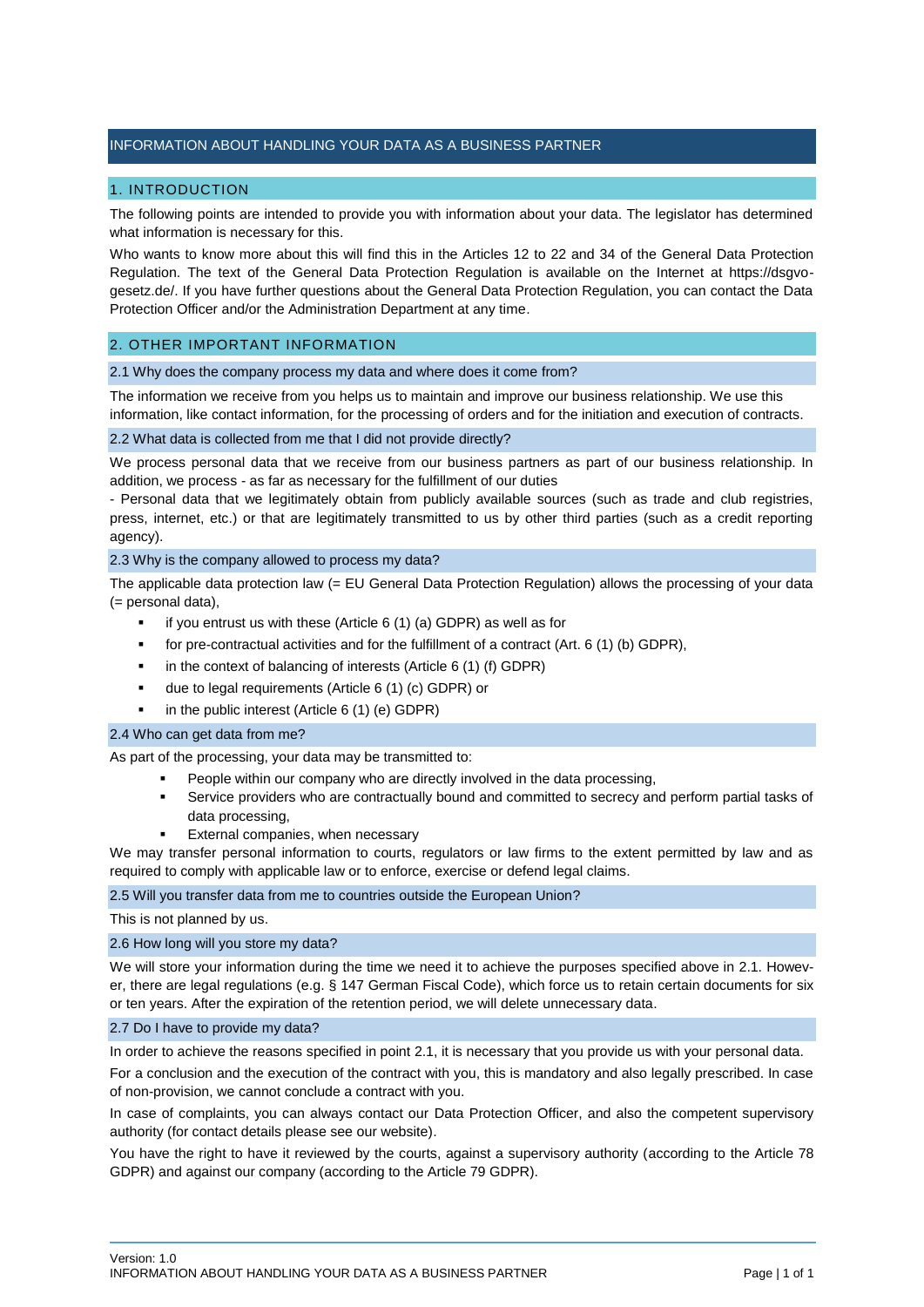#### 2.8 Automated decision-making/profiling

An automatic decision-making does not take place. Profiling is done to determine your creditworthiness. For interested customers who order on account, the credit score is determined by CRIF Bürgel, Munich. The credit score result shows, based on all available negative information, the likelihood that the inquired person will cause a payment default within the following 12 months. When exceeding a threshold value, we no longer accept the risk of payment default and do not conclude a contract. The credit score value is accessible to the data subject in the context of the right to information according to Art. 15 GDPR.

# 3. WHAT RIGHTS DO I HAVE?

#### 3.1 Note to your rights

As a data subject, you have amongst others the following rights under the General Data Protection Regulation (hereinafter also referred to as "Data Subject Rights"):

#### 3.2 Rights of information (according to the Article 15 GDPR)

You have the right to request information on whether we process personal information about your person or not. When we process personal information from you, you have the right to know

- why we process your data;
- what types of data from you we process;
- what kind of recipients, data we receive or should receive from you;
- how long we will store your data; if an information on the storage period cannot be provided, we must inform you of how the storage period will be determined (e.g. after the expiry of statutory retention periods);
- that you have a right to correct and delete the data concerning you, including the right to limit the processing and/or the possibility of objection;
- that you have a right of appeal to a supervisory authority;
- where your data comes from, in the case we have not collected it directly from you;
- whether your data will be used for automatic decision-making and if so, what logic the decision is based on and what impact and consequences the automated decision may have on you;
- that when data about you is transmitted to a country outside the European Union, you are entitled to information whether this is the case, and if so, based on which guarantees an adequate level of protection of the data recipient is ensured;
- that you are entitled to request a copy of your personal data. Data copies are always provided in electronic form.

The first copy is free of charge, for additional copies may be required a reasonable fee. A copy may only be provided if the rights of other persons are not affected by this.

### 3.3 Right to correct the data (according to the Article 16 GDPR)

You have the right to request from us to correct your data if it is incorrect and/or incomplete. This right also includes the right to complement the data by supplementary statements or communications. A correction and/or complementation must be made without culpable delay.

# 3.4 Right to delete personal data (according to the Article 17 GDPR)

You have the right to request from us to delete your personal data if

- the personal data is no longer required for the purposes for which it has been collected and processed;
- the data has been processed based on your granted consent and you have withdrawn your consent; however, this does not apply if there is another legal permission for the data processing;
- you objected to the data processing whose legal permission is in the so-called "legitimate interest" (according to the Article 6 (1) (e) or (f)); however, a deletion is not required when there are prioritized legitimate reasons for further processing;
- you have objected to the data processing for direct marketing purposes;
- your personal data has been processed unlawfully;
- the data has been collected about a child, for information society services (= electronic service) on the basis of the granted consent (according to the Article 8 (1) GDPR).

A right to delete personal data does not exist if

- the right to freedom of expression and information conflicts with the deletion request;
- the processing of personal data is necessary
	- o to fulfil a legal obligation (e.g. statutory retention requirements),
	- $\circ$  to perform public duties and interests under applicable law (including "public health") or
	- o for archiving and/or research purposes;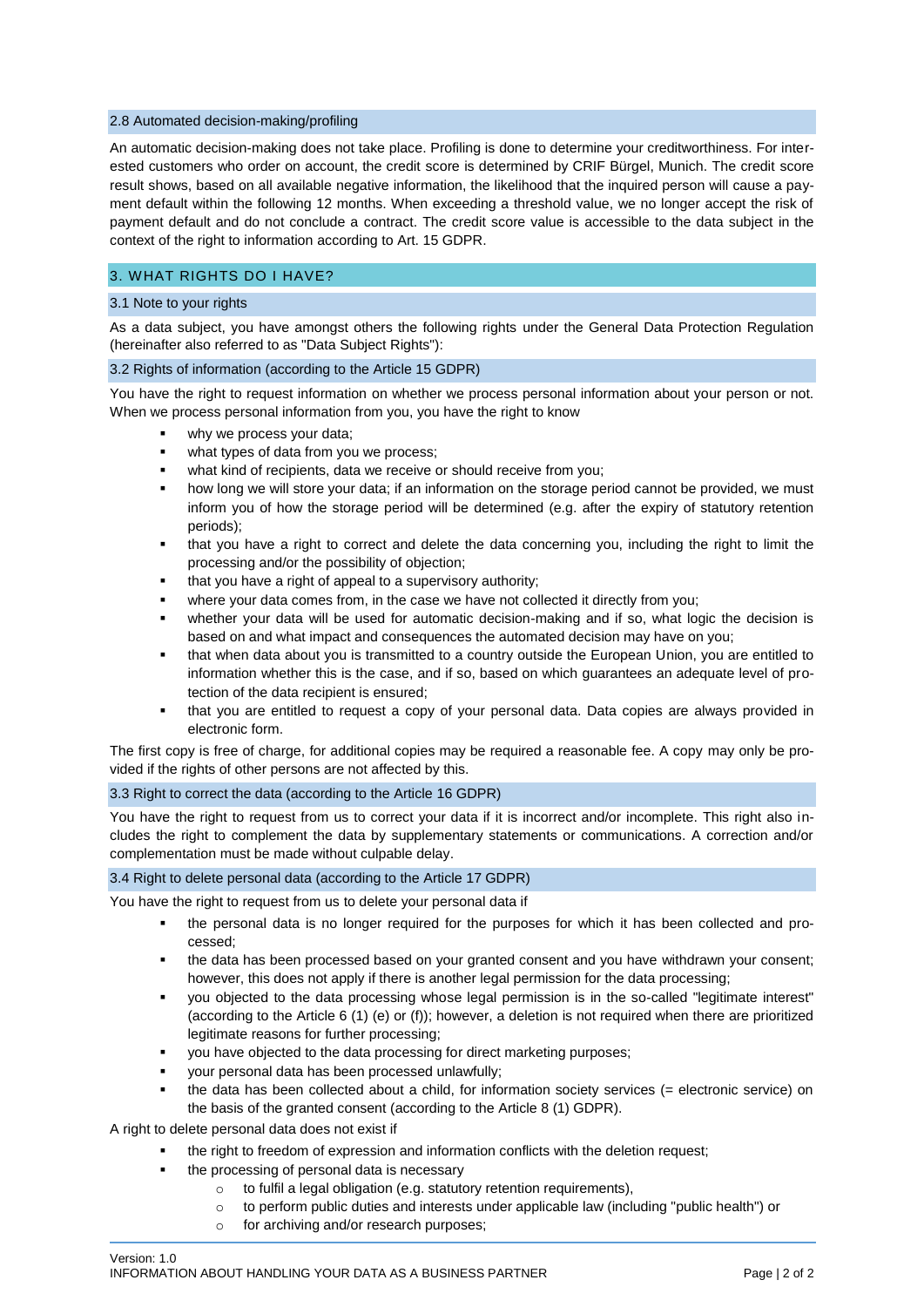the personal data is required to assert, exercise or defend legal claims.

The deletion must be done immediately (without culpable delay). If personal data has been made public by us (e.g. on the Internet), we must ensure within the technical possibilities and reasonability, that also other data processors are informed about the deletion request, including the deletion of links, copies and/or replications.

# 3.5 Right to restriction of data processing (according to the Article 18 GDPR)

You have the right to restrict the processing of your personal data in the following cases:

When you have disputed the accuracy of your personal data, you may require from us that your data is not used elsewhere during the verification of the accuracy and thus the processing to be restricted.

- In case of unlawful data processing, you may request the restriction of data usage instead of data deletion;
- If you need your personal data to assert, exercise or defend legal claims, but we no longer need your personal data, you may request from us to limit the processing to the purposes of legal prosecution;
- If you have objected to the data processing (according to the Art. 21 (1) GPPR) and it is not yet clear whether our interests in a processing outweigh your interests, you may require that your data can not be used for other purposes during the verification and thus the processing to be restricted.

Personal data whose processing has been restricted on your request may, except for storage - only be processed

- with your consent,
- to assert, exercise or defend legal claims,
- to protect the rights of other natural or legal persons, or
- for reasons of an important public interest.
- If a processing restriction should be lifted, you will be informed in advance on this.

# 3.6 Right to data portability (according to the Article 20 GDPR)

You have the right to request the data you have provided us in a common electronic format (e.g. as a PDF or Excel document).

You may also require from us to transfer this data directly to another (by a particular) company, if this is technically possible for us.

The condition for you to have this right is that the processing is done based on a consent or for the execution of a contract and by means of automated procedures.

The exercise of the right to data portability must not affect the rights and freedoms of other persons.

If you make use of the right to data portability, you will still have the right to delete data according to the Article 17 GDPR.

#### 3.7 Right to object to certain data processing (according to the Article 21 GDPR)

If your data is processed to fulfil tasks of public interest or legitimate interests, you may object to such processing. For this, you must explain us the reasons for your opposition that arise from your particular situation. These reasons can be, for example, special family circumstances or legitimate secrecy interests.

In case of objection, we must refrain from any further processing of your data for the purposes stated under point 2.1, unless

- there are compelling, legitimate reasons for processing that prevail over your interests, rights and freedoms, or
- the processing is required to assert, exercise or defend legal claims.

You may object to the use of your data for the purpose of direct advertising at any time; this also applies to profiling insofar as it is connected with direct marketing. In the event of opposition, we may no longer use your data for the purpose of direct advertising.

# 3.8 Prohibition of automated decision-making/profiling (according to the Article 22 GDPR)

Decisions made by us that have a legal consequence or that significantly affect you must not be based solely on an automated processing of personal data. This also includes profiling. This prohibition does not apply insofar as the automated decision

- is required for the conclusion or fulfilment of a contract with you,
- is permitted by legal provisions, when such legal provisions contain reasonable measures to protect your rights and freedoms and your legitimate interests, or with your express consent.

Decisions that are based solely on automated processing of *special categories of personal data* (= sensitive data) are only allowed if

- they are based on your express consent or
- there is a significant public interest in the processing and
- appropriate measures have been taken to protect your rights and freedoms and your legitimate interests.